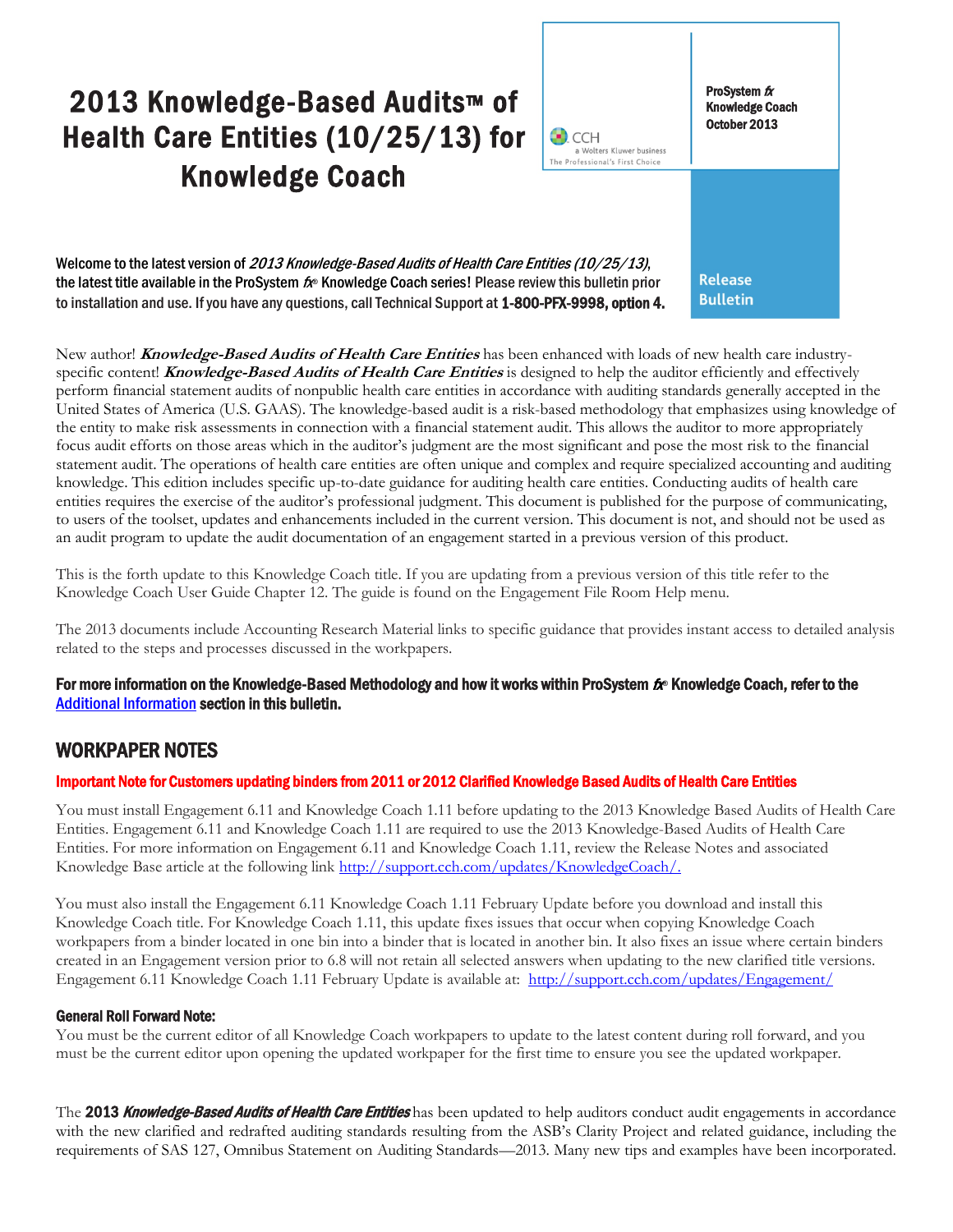The 2013 tools include links to specific guidance that provides instant access to detailed analysis related to the steps and processes discussed in the workpapers. Also included is a revised financial statement disclosures checklist that provides a centralized resource of the current required and recommended U.S. GAAP disclosures and key presentation items, using the style referencing under the FASB Accounting Standards Codification™.

#### Specific Program Enhancements:

For more information on specific program enhancements, review the *2013 Health Care Overview for Knowledge Coach Users* available in the binder through the RES-KCO workpaper or at the following link: [http://support.cch.com/productsupport/productSupport.aspx?path=%2fTopics%2fproduct\\_support%2fpfx\\_office%2fknowledge](http://support.cch.com/productsupport/productSupport.aspx?path=%2fTopics%2fproduct_support%2fpfx_office%2fknowledge_coach#Guides)  [\\_coach#Guides](http://support.cch.com/productsupport/productSupport.aspx?path=%2fTopics%2fproduct_support%2fpfx_office%2fknowledge_coach#Guides)

#### In addition, forms and practice aids throughout have been updated to include new examples and tips and, where applicable, to take into account:

New literature, standards, and developments, reflected in the following current audit and accounting guidance:

Statements on Auditing Standards (SASs): SAS-127, *Omnibus Statement on Auditing Standards – 2013*

FASB Accounting Standards Codification as of June 30, 2013, and through Accounting Standards Update No. 2013-07—*Presentation of Financial Statements (Topic 205).*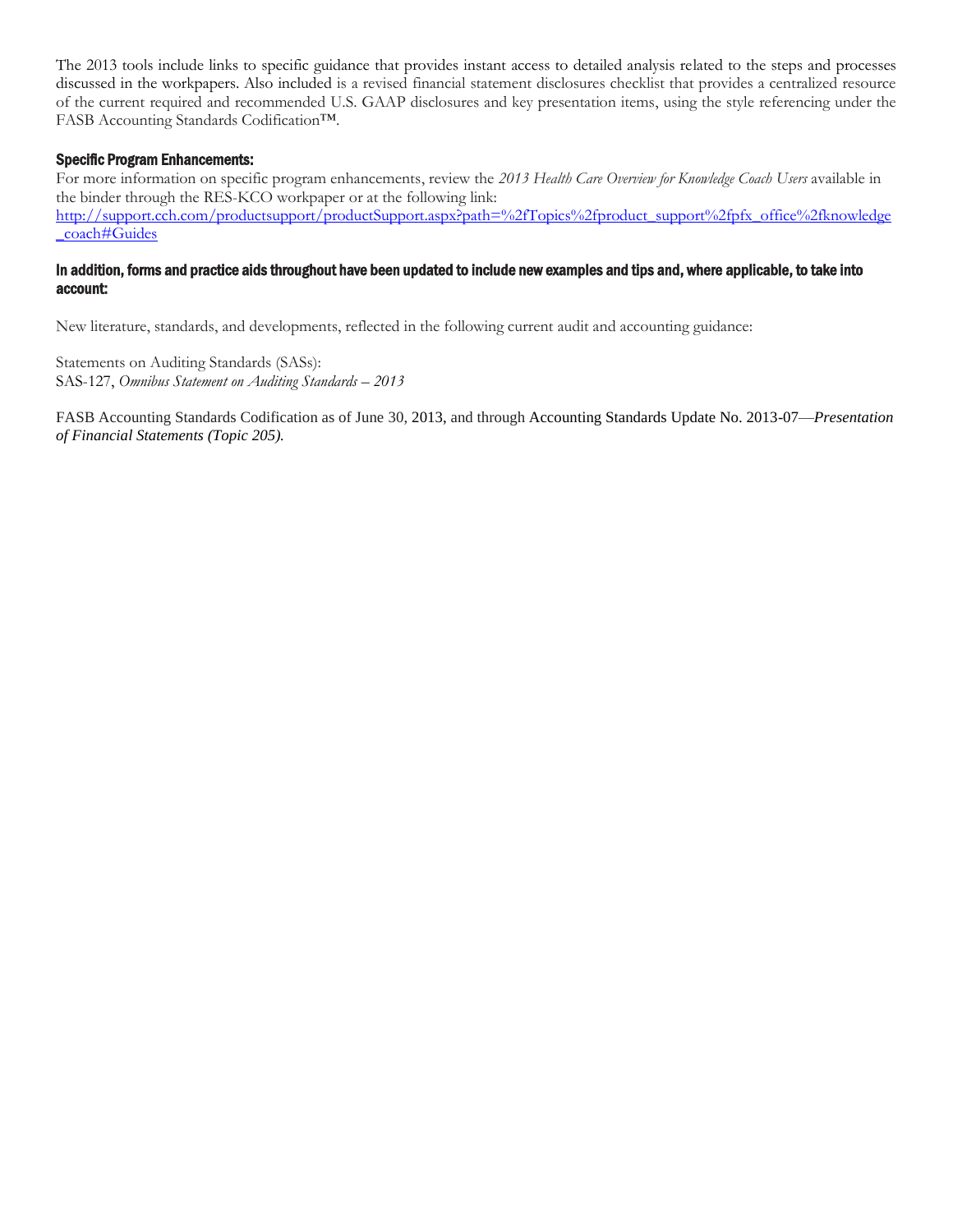# <span id="page-2-0"></span>Additional Information on Knowledge Coach and the KBA Methodology

## KBA Methodology

Knowledge-Based Audit (KBA) Methodology - Allows the results of one set of procedures to become the input for the next. The key components of the KBA methodology include:

- An **Overview** that guides auditors through the methodology;
- **Knowledge-Based Audit** documents, integral to the risk assessment and overall audit processes, which contain steps and procedures required by U.S. GAAS;
- Customizable **Audit Programs** that take auditors through related steps and procedures;
- **Practice Aids** to help auditors complete steps or processes outlined in the Knowledge-Based Audit documents and Audit Programs;
- **Auditor's Reports** that provide a variety of sample auditor's opinions on audited financial statements; and
- **Correspondence** documents that provide sample letters to be used to comply with U.S. GAAS requirements and in many other common situations.

The AICPA's Auditing Standards Board's (ASB) Risk Assessment Standards - The practice aids and tools in the **2013 Knowledge-Based Audits of Health Care Entities** are designed around the AICPA's risk assessment and clarified standards to assist auditors of

nonpublic health care entities by:

- Facilitating compliance with U.S. GAAS;
- Encouraging more effective audits through tailored audit programs and comprehensive practice aids;
- Helping auditors to focus on and respond to identified audit risks; and
- Enhancing audit documentation.

# ProSystem  $f_x \otimes$  Knowledge Coach

ProSystem 600 Knowledge Coach functionality allows auditors to use the Knowledge-Based-Audit methodology more efficiently by eliminating the need for duplicate entry of the same information, tailoring audit documentation to each particular engagement, and documenting the link between risks identified and procedures performed. AUD-100 Tailoring Question Workpaper is a document in Knowledge Coach that presents engagement-level questions designed to aid in tailoring the engagement documentation to fit each client. Completing the questions helps the auditor avoid duplication and unnecessary workpapers.

Before you begin your audit, please review the guidance in **AUD-101 Overall Audit Program**. This workpaper is intended to be your road map through a Knowledge-Based Audit methodology. You should start your audit with **AUD-100 Tailoring Question Workpaper** and AUD-101 Overall Audit Program.

Risks can be captured via the Risk Summary task pane from any Knowledge Coach workpaper by the current editor of KBA-502 **Summary of Risk Assessments**. This allows the user to continuously assess risks during the engagement. Several workpapers prompt the consideration of the presence of risks, but the Risk Summary task pane must be used to document those risks. All documented risks flow to the Risk Summary. To ensure risks show in findings tables, make sure to check the "workpaper identified in" field of the Risk pane.

**Information Flow** helps cut down on the time spent duplicating information across forms. In addition, the flow of consistent information ensures that information and updates to information are not missed between workpapers. Drill-down functionality helps the user navigate quickly to the source of the information, aiding in the review of the audit file.

Diagnostics help keep track of unresolved issues like unanswered questions, incomplete risks, program steps not linked to risks or relevant assertions, missing workpaper, and more. Diagnostics now show when a form table has not been answered (i.e. tables in KBA-101 Overall Audit Strategy that are added by the tailoring questions in AUD-100 Tailoring Question Workpaper).

Links to Accounting Research Manager (ARM) - If you subscribe to an ARM library that includes audit content, you can now link directly to source material from Resources within Knowledge Coach documents. These links have been updated to reference to the accounting standards under the FASB Accounting Standards CodificationTM. Also, if you subscribe to the *Knowledge-Based Audits of Health Care Entities Guide* on ARM, you can take advantage of links to the audit guide material from within the Knowledge Coach documents.

**Interpretive Guidance** is integrated into each Knowledge Coach templates through the Tips view of each new task pane. Informational features include Practice Points, Examples, Optional Workpapers, and Resources to help auditors work more effectively and efficiently. We have also added the ability to navigate from Resources within a document or the tip pane directly to CCH's Accounting Research Manager and industry audit guides by simply clicking on the Reference.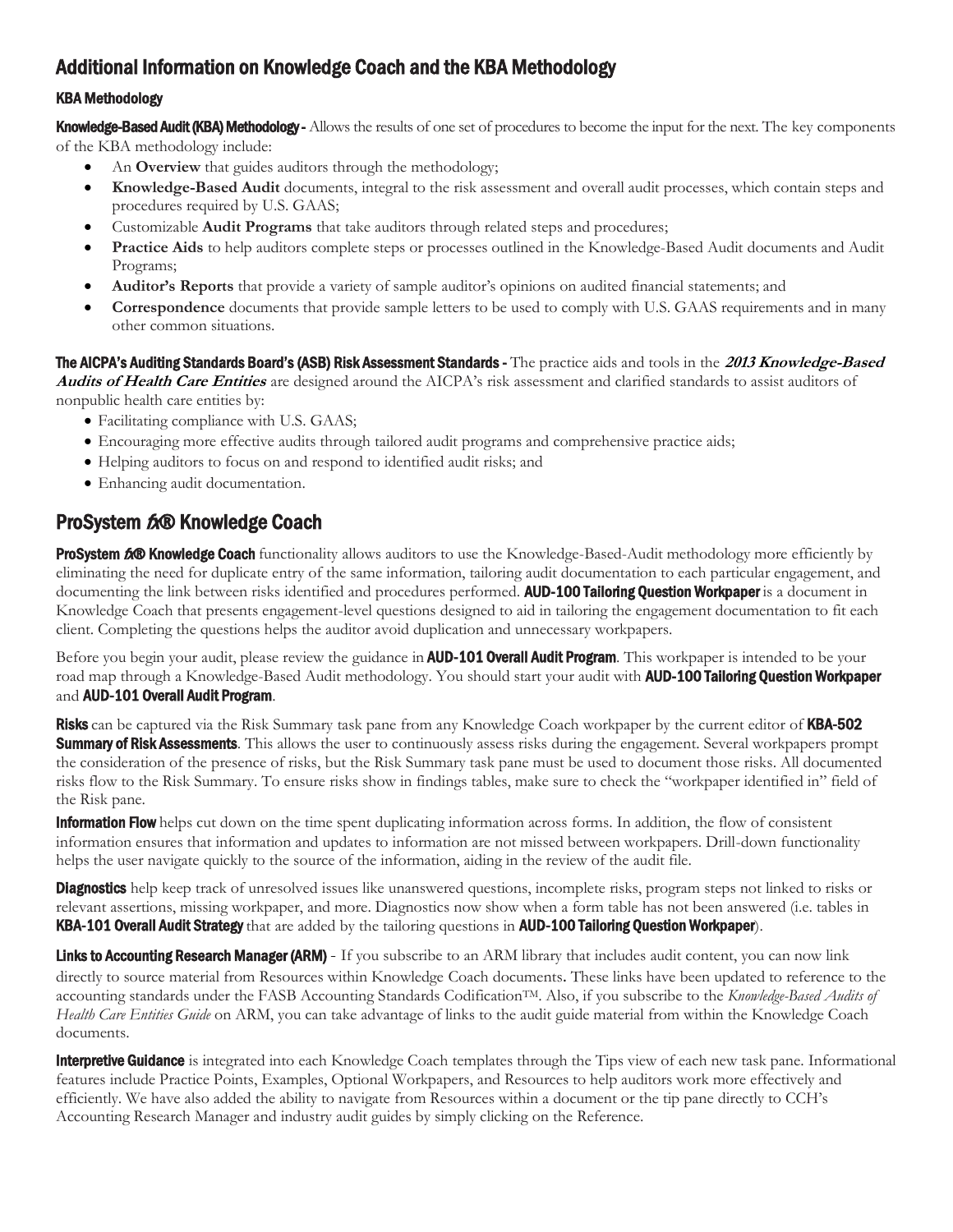## Important Notes

- Make sure to save changes to workpapers before closing the workpaper or the binder to ensure data is correctly updated.
- If your Current Editor Knowledge Coach MS Word workpapers become read-only or crash, please do the following
	- Keep the binder with the affected workpapers open.
	- o Contact Customer Service at 1-800-PFX-9998, option 4 to obtain a repair utility.
- Knowledge Coach cannot be used within the Shared File Room (SFR) feature of Engagement. However, Knowledge Coach workpapers can be shared across team members through check in, check out, workpaper assignment, syncing to the central file room and through peer-to-peer sync in the same way that other Engagement workpapers are shared.

## System Requirements

- This title MUST be used with ProSystem *fx* Engagement version 6.11 and higher. If you are upgrading from ProSystem *fx*  Engagement 6.0, 6.1, 6.1.2, 6.5, or 6.8 please contact Technical Support at 1-800-PFX-9998, option 4 for detailed instructions.
- A minimum of 4GB of RAM is required for optimal performance when opening and navigating through ProSystem *fx*  Knowledge Coach documents.

## Download Instructions

Download the *2013 Knowledge-Based Audits of Health Care Entities* from the **ProSystem fx Knowledge Coach Updates** section of the ProSystem *fx* Engagement Support Web site at the following URL: **http://support.cch.com/updates/KnowledgeCoach**, then select the **Knowledge Coach Series** and **Download file** link next to the **2013 Knowledge-Based Audits of Health Care Entities.** On some occasions the content package file (.KCP) has downloaded with the extension changed to .ZIP. If this occurs, please change the extension of the downloaded file to KCP using all capital letters.

**Important**: ProSystem *fx* Engagement version 6.11 or higher must be installed on the computer in order to install this Knowledge Coach title. Additional requirements include Microsoft Office 2007, Microsoft Office 2003 Primary Interop Assemblies (PIA) and Visual Studios 2005 Tools for Office Second Edition Runtime (VSTOR).

The following 2013 Knowledge-Based Audits of Health Care Entities (10/23/13).KCP download is a proprietary file that must be installed from within Engagement. Save this KCP file to a location on your local drive, extract it, and follow the Installation Instructions included in the Release Bulletin.

## Installation Instructions

Once you have downloaded your Knowledge Coach title, you will need to add it to the list of titles within ProSystem *fx*  Engagement. The only additional system requirement is approximately 75MB of disk space to store your Knowledge Coach program content files. Please refer to the ProSystem *fx* Engagement with Knowledge Coach Release Notes for any other system requirements.

After downloading the *2013 Knowledge-Based Audits of Health Care Entities* titles, do the following:

- 1. Launch the ProSystem *fx* Engagement Workpaper Management application so that the Local File Room is displayed. Select **Tools > Knowledge Coach Titles**. The Knowledge Coach Titles window will be displayed.
- 2. Choose **Add Title**.
- 3. Browse to the title package file (\*.KCP) that you previously downloaded and extracted from the ProSystem *fx*  Knowledge Coach Support Web site.
- 4. Choose **Open**.

The system will display a progress indicator while the title package is added. You will receive a message that the title has been successfully installed once the process is complete.

Once the title is added, you must release it, so that other staff members in your firm can use it. You may also wish to "unrelease" previous versions of the title.

To unrelease a title:

1. Select a version of the KBA Health Care Entities title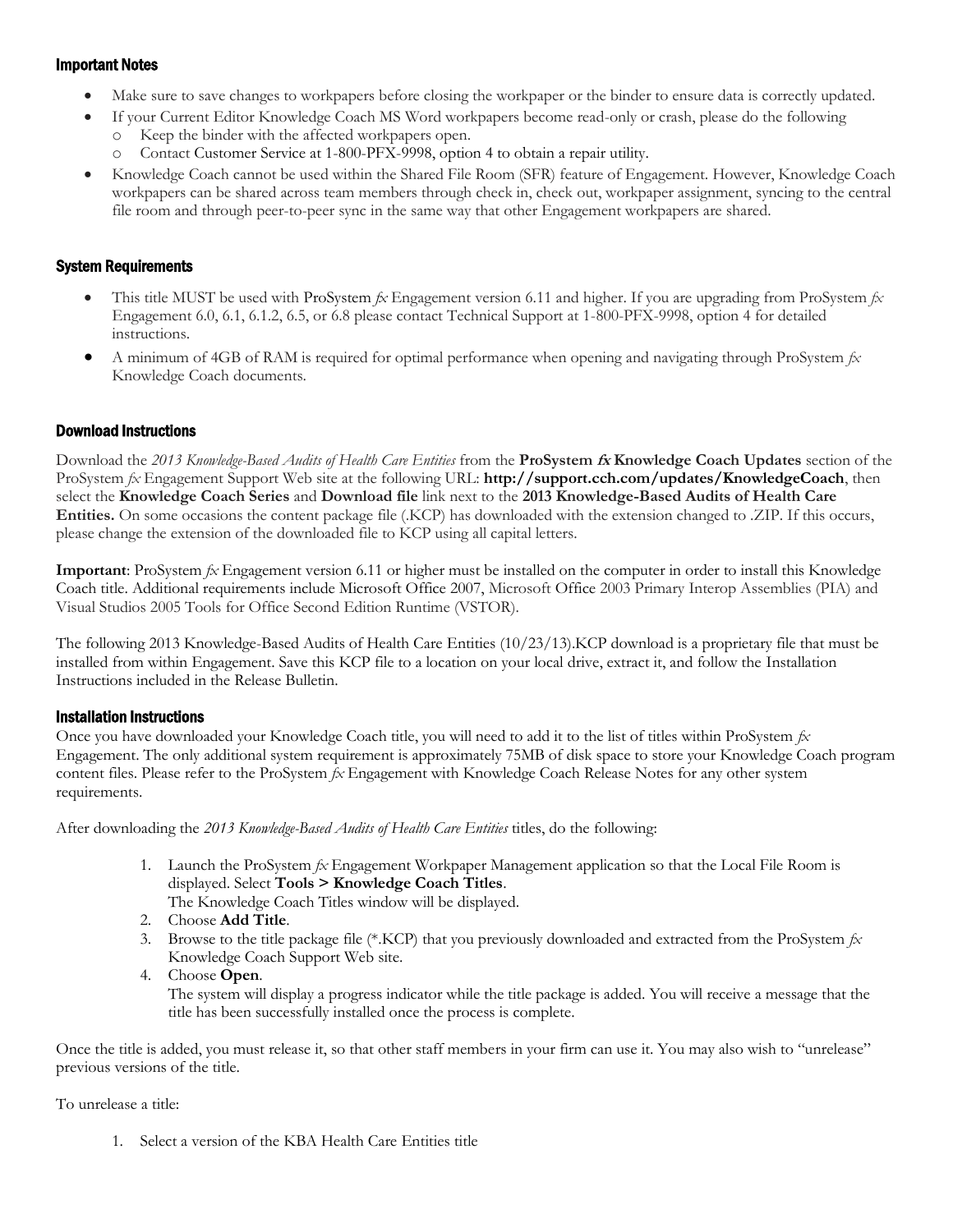2. Choose **Unrelease Title**. The date will be removed from the *Date released* column and staff that do not have the staff group property right to insert unreleased titles will not be able to insert the unreleased titles into a binder.

*Not*e: You can determine this access in the **ProSystem fx Engagement Admin** module by selecting a staff group and choosing **File PropertiesContent** "Insert Knowledge Coach workpapers from unreleased titles" option

To release a title:

- 1. Select one of the Knowledge Coach titles in the list that has been added but is not yet released.
- 2. Choose **Release Title**. The current date and time will be displayed in the *Date released* column, and the status will change to "Released."

**Note:** You must add and assign a Knowledge Coach module as well as the Knowledge Tools title license in the ProSystem *fx* Engagement Administrator before using the workpapers.

**Important:** Once the *2013 Knowledge-Based Audits of Health Care Entities* titles have been added and released, they will be automatically deployed to other staff members when they login to the "Office" location, or when they synchronize a binder that contains Knowledge Coach workpapers from this title.

#### Online Permission Key

Permission key files may be downloaded from our Web site at **http://tax.cchgroup.com** or when adding or updating the new licenses within ProSystem *fx* Engagement with Knowledge Coach version 6.11 and higher. After updating the license file in the ProSystem *fx* Engagement Admin module, licenses need to be assigned to the staff who will use 2013 *Knowledge-Based Audits of Health Care Entities*

If you have not already established a Single Sign-on (SSO) account with Customer Service, we urge you to do so at this time.

Permission keys are no longer generally distributed via floppy diskette. You can choose to continue receiving the diskette by going to **http://tax.cchgroup.com/pfxsupport**, clicking the Firm Administration link, and making the appropriate selection (SSO access is required), or by contacting Customer Service at 1-800-PFX-9998, option 4.

## Accounting Research Manager

CCH's Accounting Research Manager is the most comprehensive, up-to-date and objective online database of financial reporting literature. It includes all authoritative and proposed accounting, auditing, and SEC literature, plus independent, expert-written interpretive guidance.

Our Weekly Summary email newsletter highlights the key developments of the week, giving you assurance that you have the most current information. It provides links to new FASB, AICPA, SEC, EITF, and IASB authoritative and proposal-stage literature, plus guidance from financial reporting experts.

Our team of content experts updates the system on a daily basis, so you can stay as current as possible. What's more, our experts attend critical standard-setting meetings and summarize the results for you, which means you'll learn of newly released literature and deliberations of current financial reporting projects as soon as they occur! Plus, you'll benefit from their easy-to-understand technical translations. Our expert's interpretations clearly lay out what the rules mean from your perspective.

Also available is the Knowledge-Based Audits of Health Care Entities, a guide that helps you comply with the most recent professional standards and guidance for the conduct of audits of health care entities and to integrate the use of practice aids, tools, and other resources with its guidance. This publication supplements and complements the Knowledge-Based documents that are available in Knowledge Coach.

With Accounting Research Manager, you maximize the efficiency of your research time, while enhancing your results. Learn more about our content, our experts, and how you can request your free trial by visiting

**http://www.accountingresearchmanager.com**. You can also access the Accounting Research Manager Web site by selecting the item in ProSystem *fx* Engagement from the Guidance tab on the Shortcuts bar in the Binder window.

#### Links to Accounting Research Manager (ARM)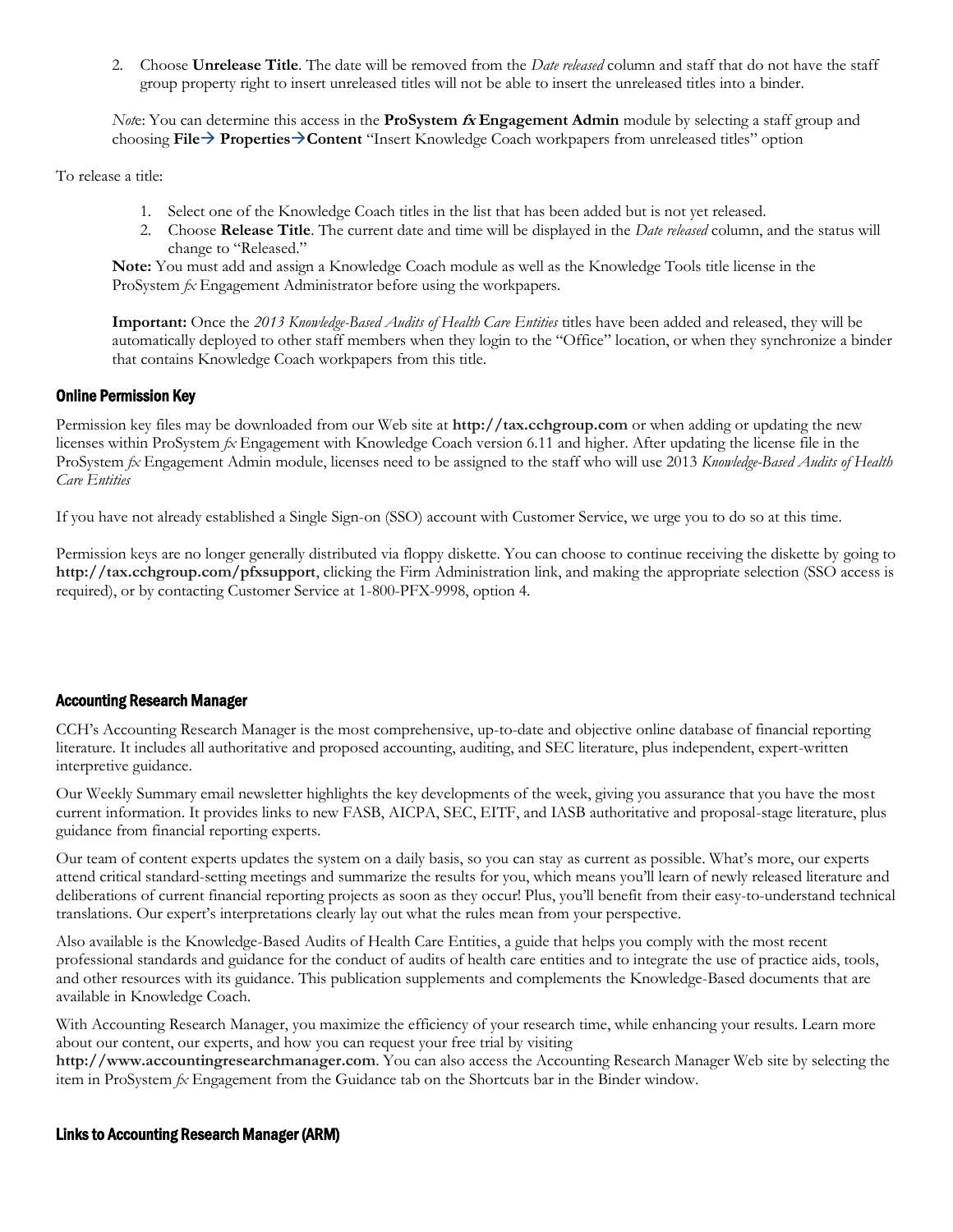As indicated above, subscribers to an Accounting Research Manager library that includes source content can link directly to source material from references within Knowledge Coach workpapers. These links have been updated to reference the new Codification released by the FASB and available on ARM. The Codification on ARM is fully integrated with U.S. and international accounting standards, other non-authoritative materials and industry leading interpretive guidance.

#### Using Your Knowledge Coach Content

To use your Knowledge Coach Workpaper Templates, open a binder in ProSystem *fx* Engagement, select the workpaper tab into which you would like to insert the workpaper, and select **New Knowledge Coach Workpaper** from the toolbar or File menu. The New Knowledge Coach Workpaper dialog appears (*Figure 1*).

Select the New Knowledge Coach Title with the content you would like to use. You can only select titles you have installed. The information displayed changes to reflect the workpaper organization available for the selected title. Select the Knowledge Coach Workpaper Templates to insert into your binder and click **OK**. The **Selected Workpaper Properties** dialog appears. Each workpaper name is automatically loaded into the Name field. Add a workpaper index in the Index field and make any Name modifications you desire. You can also modify the tab location or the roll forward settings for each workpaper. Then click **OK**. The integrated Knowledge Coach workpaper is now inserted into your engagement binder. For more information on how to use Knowledge Coach workpapers in your binder, see the Knowledge Coach User Guide.



**Figure 1 – New Knowledge Coach Workpaper**